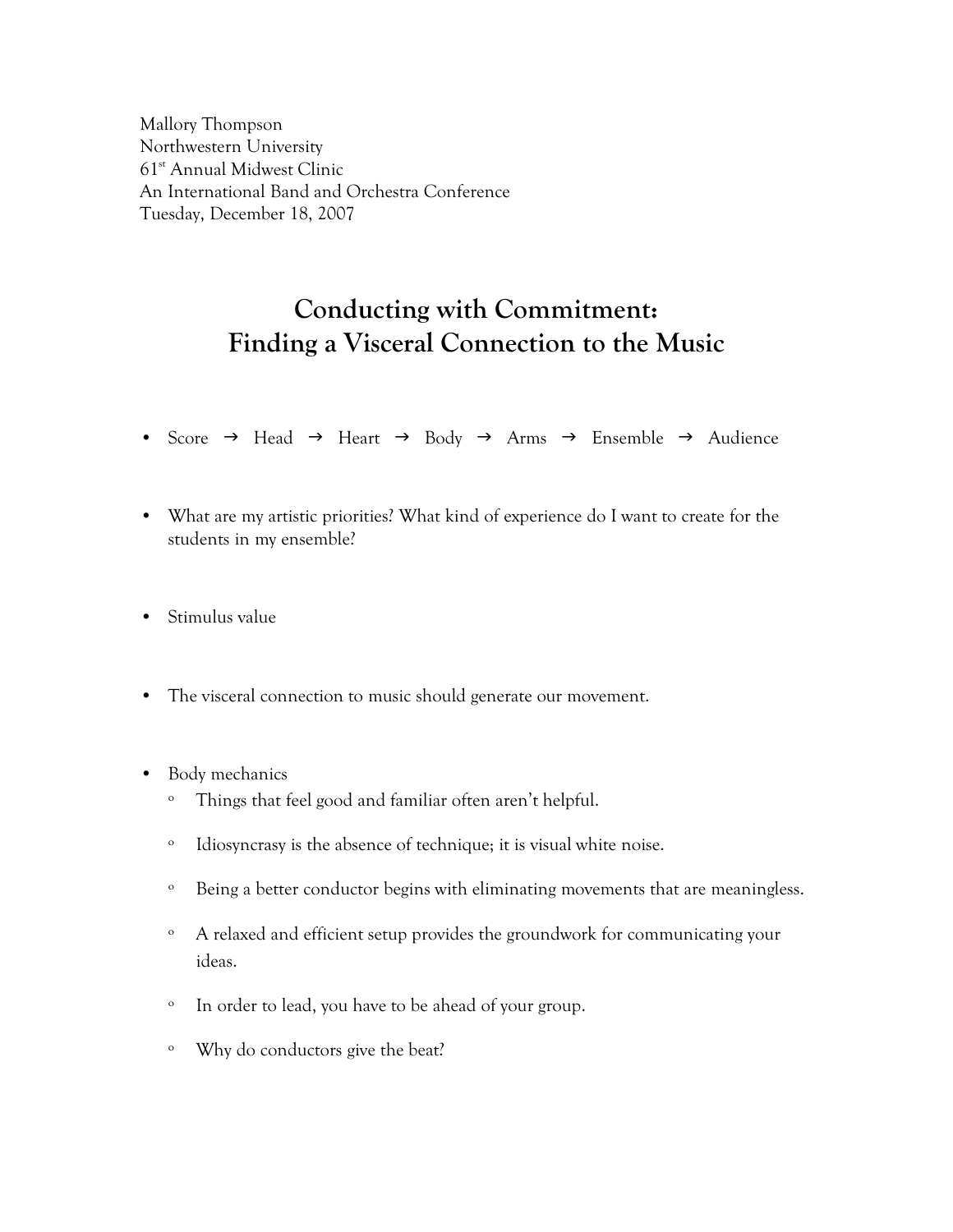- Tension is the enemy!
	- º Intention and intensity should not equal tension. Tension is never good. Tension is static and indicates the absence of movement/flow. All art needs dynamic potential.
	- º Don't confuse the amount of motion with the amount of intention.
	- º Power requires muscle, not being muscle-bound.
- Breath and torso
	- º How connected to the music do I feel, and how does it make me move?
	- º The more character you feel in your body (and face) the easier it is to communicate character in your arms.
	- º Taking a good breath and giving a good breath aren't the same thing.
	- º Lifting rather than compressing the sound creates resonance.
	- º Listen with your torso.
- Using the baton
	- º The beat pattern isn't important unless it goes the wrong way or is out of time.
	- º Conduct breath/bow, not beats.
	- º Tap on a plane to feel the energy going to the tip of the stick.
	- º Use the baton for expressive purposes (pulling, pushing, poking, stabbing, skating, sweeping, stroking), not just time-beating.
	- º Look through your baton at the people you want to conduct.
- Improvisation
	- º How does it sound? If it doesn't sound good, be ready to do something different!
	- º What are you willing to do to get what you want?
	- º How do we listen? What is the purpose of our listening?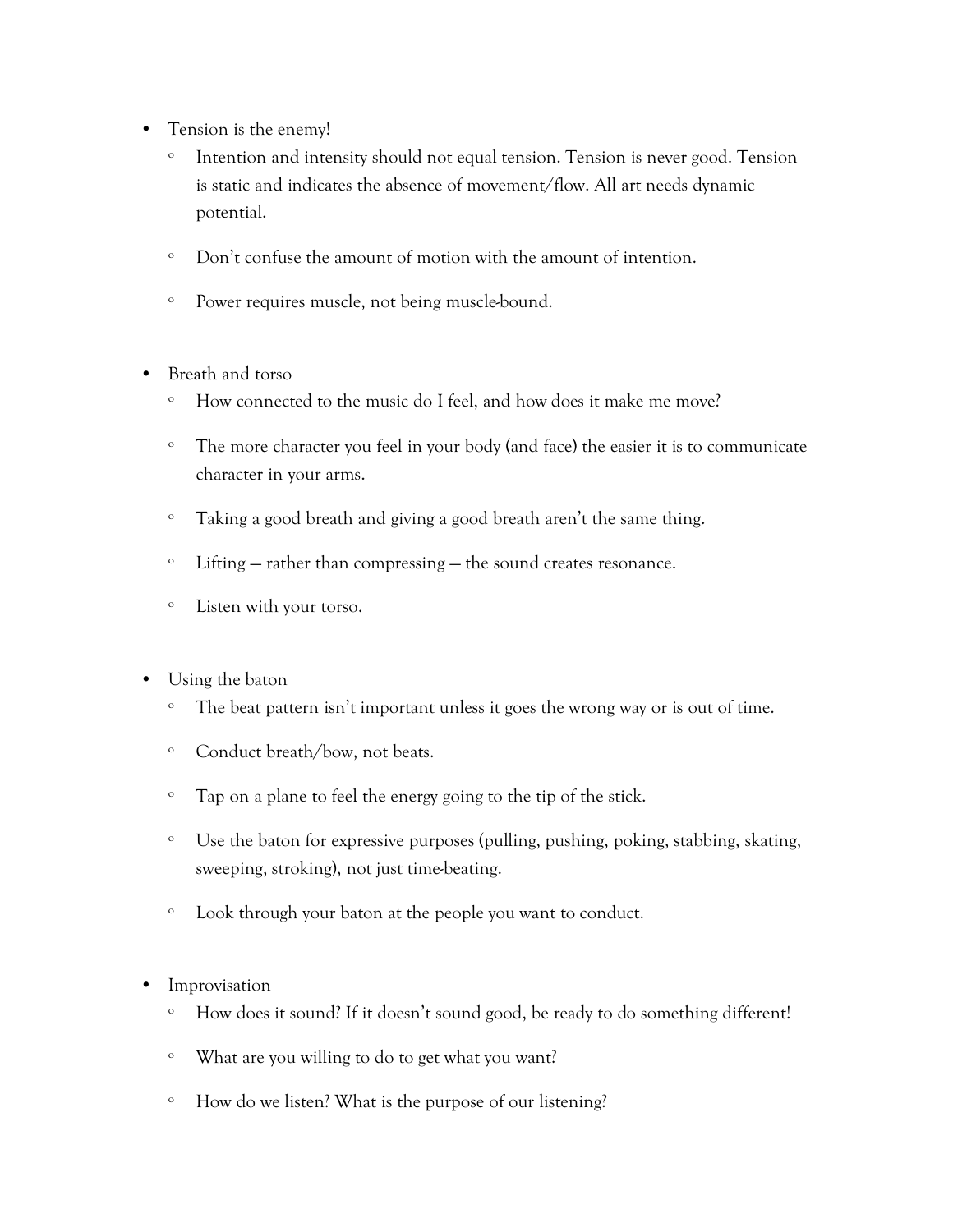### **SOME THOUGHTS ABOUT MUSIC**

"Music is revelation! It must say something, it must tell a truth that is human of divine or both. Just delivering notes, even if it's perfect, doesn't give this revelation at all. Performance is a personal witness, it is the way the conductor sees its meaning or message. It is in his mind, and he has caught a glimpse of the composer's vision and gives it just as personally as if the composer would conduct it."

—Herbert Blomstedt

"I think of the score as the genuine creation of an individual's mind, reflecting, in a way, human frailties eventually reaching for heaven, revealing poetic summits of beauty or even ugliness, but always human, always the patent result of an intelligent earthy mind sharing a poetic essence in sounds with us."

—Eduardo Mata

"The wonderful thing about the conducting profession is that no matter how many times you perform a piece, it is always a premiere. Something different will happen each time, and you will have found something new. I don't care if it's one new bar. That one bar will make the piece a brand new experience. We can be bored with the periphery of conducting, God knows, but the actual music-making is never boring, because something is always brand new in the piece. You can run fill tilt after the repertoire for your entire life and may find only near the end of your life that you will have caught up a little bit. That's wonderful."

—André Previn

"One of the main factors that contribute to interpretation is time; there are no short cuts. Real insight comes only after doing the pieces over and over and over again, and daring to go further each time. Every time I pick up a score, I see new things. I don't live my life carefully, I don't believe in the status quo, and I don't believe I know it all. If anything, I think that I know too little. I have thousands of questions and not many answers, but by posing the questions to myself and to fellow musicians, I can perhaps come a little closer to the core."

—Edo de Waart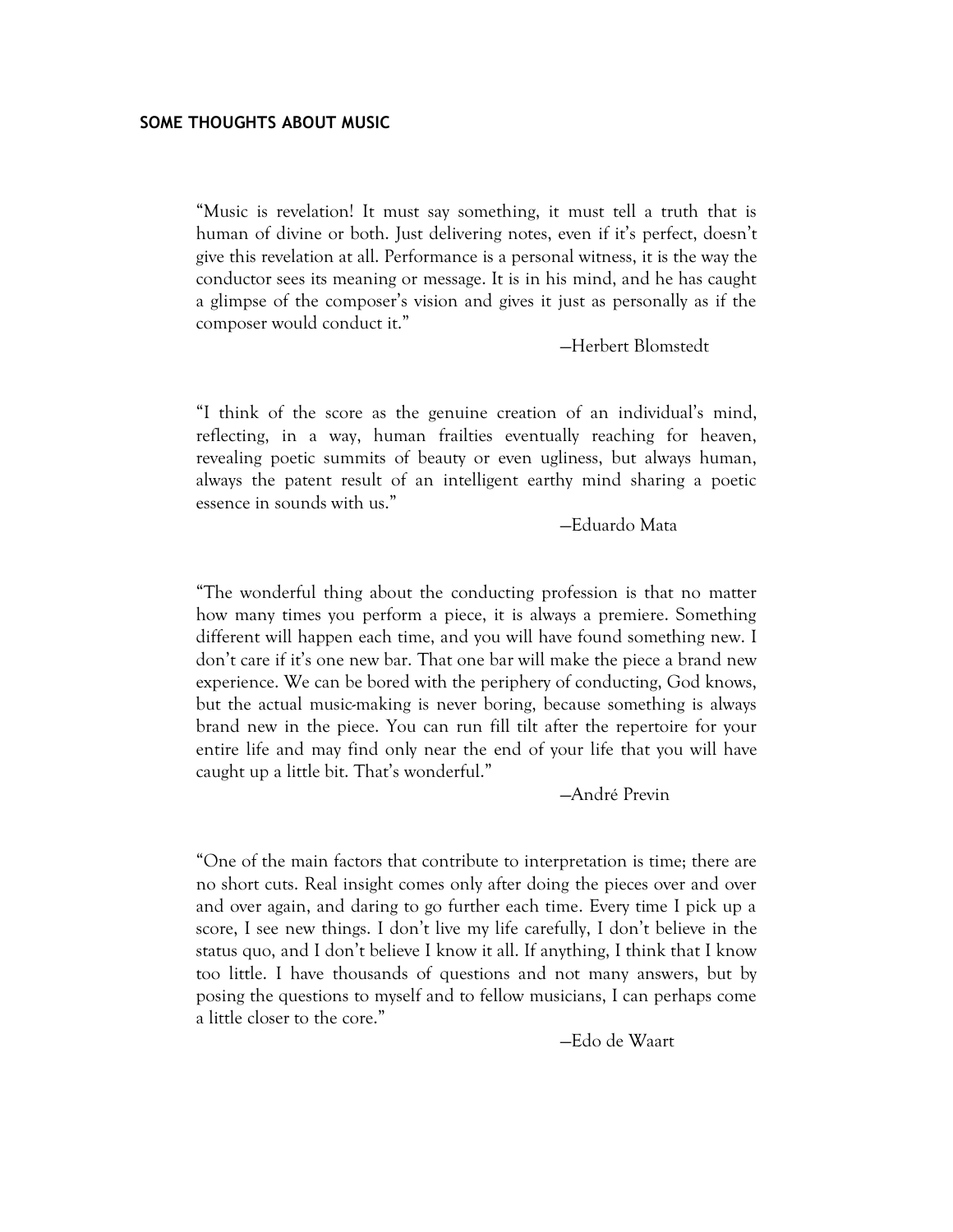## **AN EXCERPT FROM**

*Flow: The Psychology of Optimal Experience* by Mihaly Csikszentmihalyi

## On the **phenomenology of enjoyment:**

"First, the experience usually occurs when we confront tasks we have a chance of completing.

Second, we must be able to concentrate on what we are doing.

Third and fourth, the concentration is usually possible because the task undertaken has clear goals and provides immediate feedback.

Fifth, one acts with a deep but effortless involvement that removes from awareness the worries and frustrations of everyday life.

Sixth, enjoyable experiences allow people to exercise a sense of control over their actions.

Seventh, concern for the self disappears, yet paradoxically the sense of self emerges stronger after the flow experience is over.

Finally, the sense of the duration of time is altered; hours pass by in minutes, and minutes can stretch out to seem like hours.

The combination of all these elements causes a sense of deep enjoyment that is so rewarding people feel that expending a great deal of energy is worthwhile simply to be able to feel it."